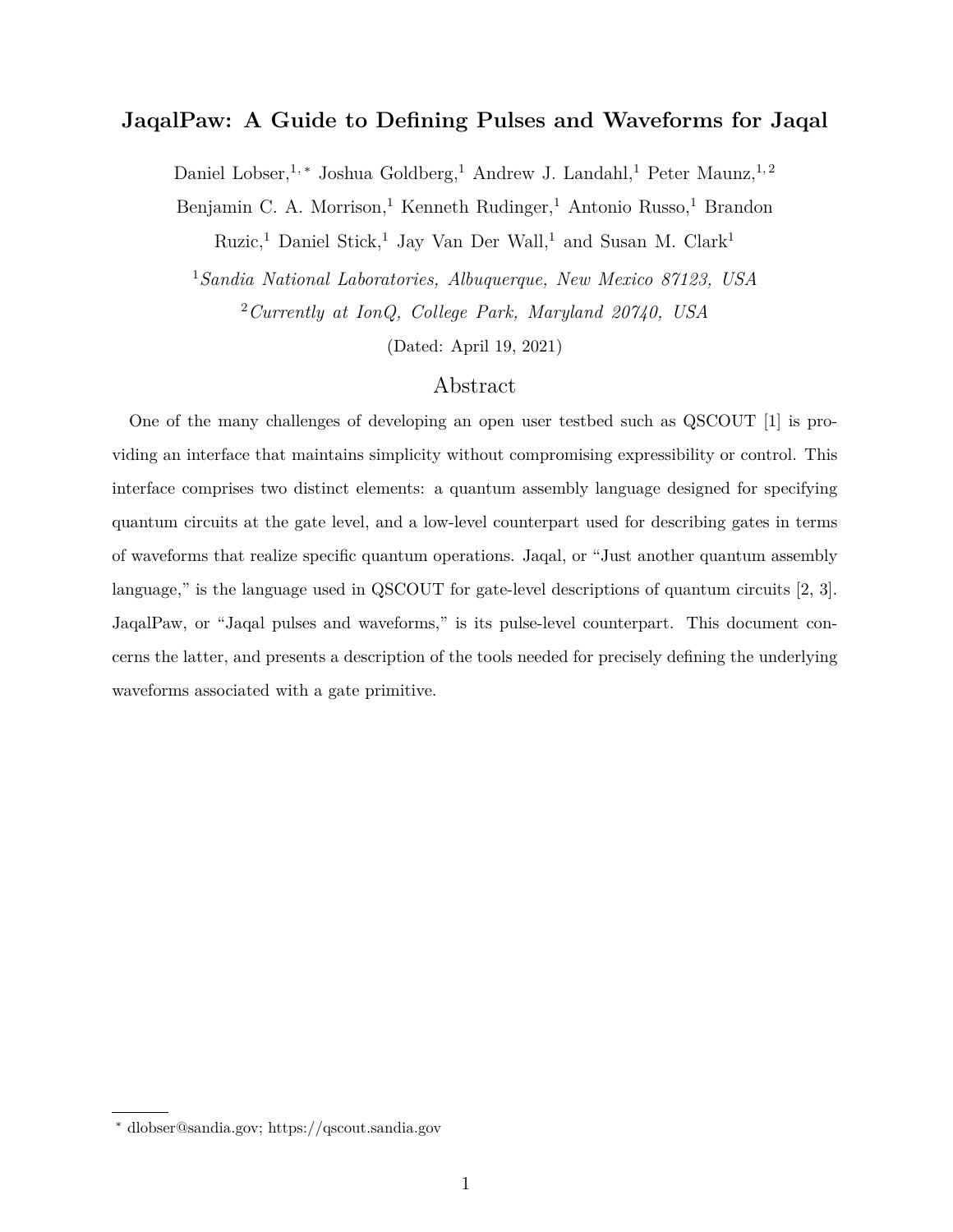#### **I. BACKGROUND**

 $QSCOUT$  uses a linear chain of  $171Yb<sup>+</sup>$  trapped ion qubits. Coherent operations on these qubits involve manipulating both their internal spin states, as well as their collective motional states, via optical Raman transitions. The specific experimental details of the hardware involved are described in the QSCOUT manual [1], but a few of these details are repeated here as they relate to certain aspects of the requirements for pulse-level control of these qubits. Chief among these details is understanding the nature of these Raman transitions, and the pulsed laser used to drive them.

For the purposes of this manual, these elements can be distilled down to two basic rules of thumb:

- All operations must involve at least two tones to form a Raman transition.
- The higher frequency tone in each Raman transition must employ a frequency feedback correction.

The specific details of how this frequency feedback system works, and why it is needed, are described in the QSCOUT manual [1, §IV B, §VI A 2] and briefly overviewed in section IV. Beyond these basic rules, there are other subtleties in how these Raman beams can be configured, such as co- or counter-propagating for motionally insensitive or sensitive operations respectively. Counter-propagating gates are achieved via the use of a global beam, which is driven by a specific hardware channel (channel zero by convention) and will be labeled GLOBAL\_BEAM. All other channels are used for individual qubit addressing.

From the perspective of engineering custom gates in terms of raw waveform data, it is imperative that the user have access to the latest calibration data. Because calibration data is subject to change immediately prior to running a Jaqal program on the experimental apparatus, this information is exposed in the form of variables that are updated with the latest calibration data at run time. Users are thus expected to reference these variables in their pulse definitions in order to ensure that their gates make use of the most recent calibrated data.

However, there are a number of details, independent of the specific knowledge of the calibration parameters, that are necessary for a basic understanding of how to use JaqalPaw to compose specific waveforms. These details will be the primary focus of this manual, and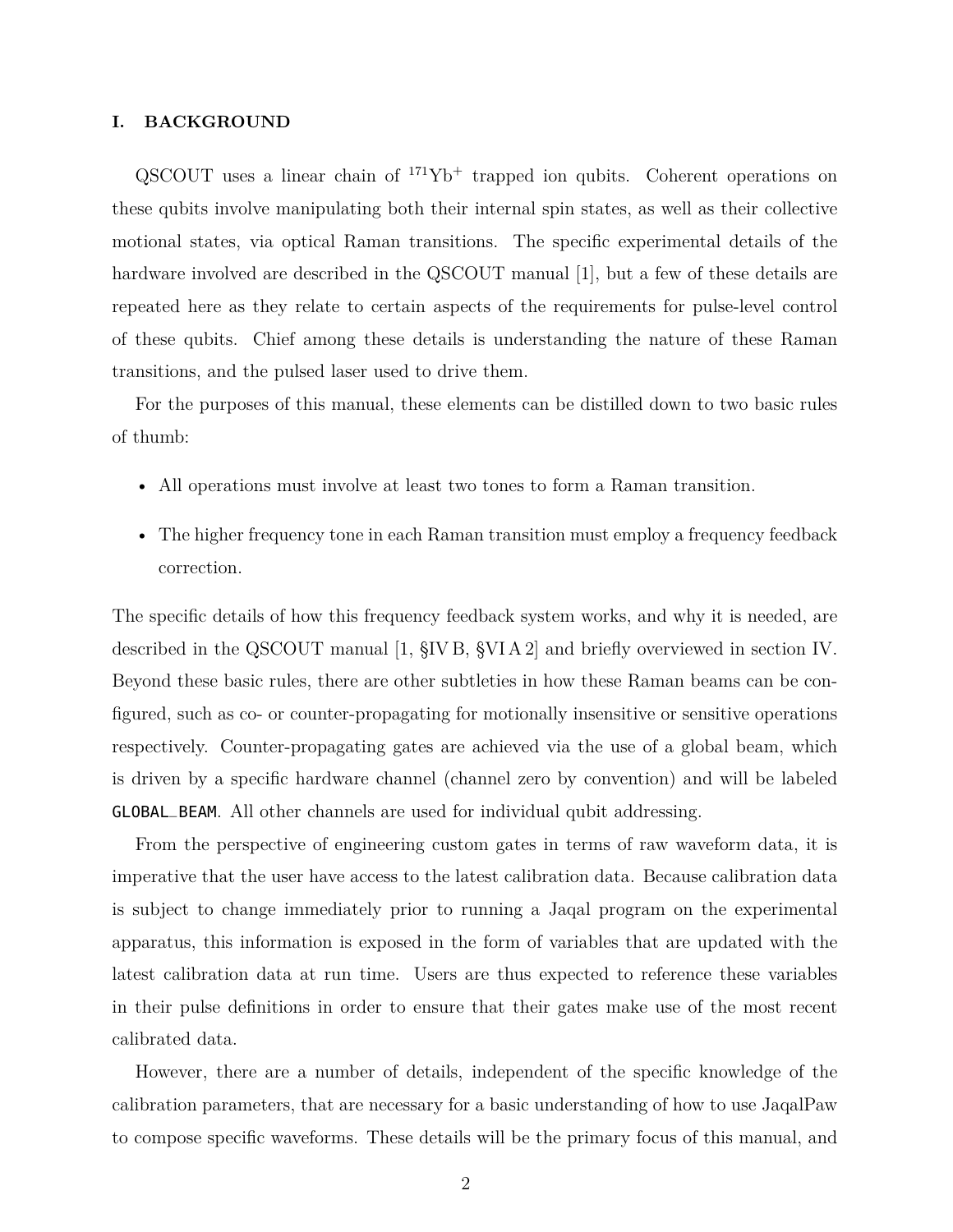will build from a kernel of basic elements that require no specific experimental knowledge of the QSCOUT system.

### **II. ANATOMY OF A GATE PULSE CLASS**

Rather than developing a custom language for defining gates at the pulse level, JaqalPaw is written purely in Python and requires a simple set of conventions. The first line in a Jaqal program should contain the desired set of gate definitions that need to be referenced. This import has the form

#### **from** GateDefinitionFileName.GateDefinitionClassName **usepulses** \*

This references a Python class which contains member functions that can *optionally* be exposed to Jaqal as long as the function name has a "gate\_" prefix. These functions are then directly accessible in Jaqal and are identified by the function name where gate\_ is implicitly stripped.

| c <b>lass</b> GatePulse:        | $ $ from GateFile.GatePulse usepulses $*$ |
|---------------------------------|-------------------------------------------|
| <b>def</b> gate_G(self, qubit): | $\lvert$ register q[8]                    |
| return                          | G q[2]                                    |

EX. 1: A side by side comparison of JaqalPaw (left) with Jaqal (right). The gate gate\_G is accessed in Jaqal as G.

The function's argument signature, with the exception of  $self$ , can be used for passing input arguments from Jaqal. In the above example, the gate G has a single input argument that corresponds to the target qubit. The body of the gate definition function is up to the user, as JaqalPaw simply uses Python 3. Likewise, any additional helper functions can be included and should simply leave off the gate\_ prefix. Gate pulse definition classes do not use \_\_init\_\_ methods, but instead make use of class-level attributes for passing in calibration data. Calibration parameters always have a type annotation, and they will be overwritten at run time. In order to access the standard calibration parameters, a user-defined class should inherit a standard QSCOUT gate class such as qscout.std.v1. So an extension of the GatePulse class might look like the following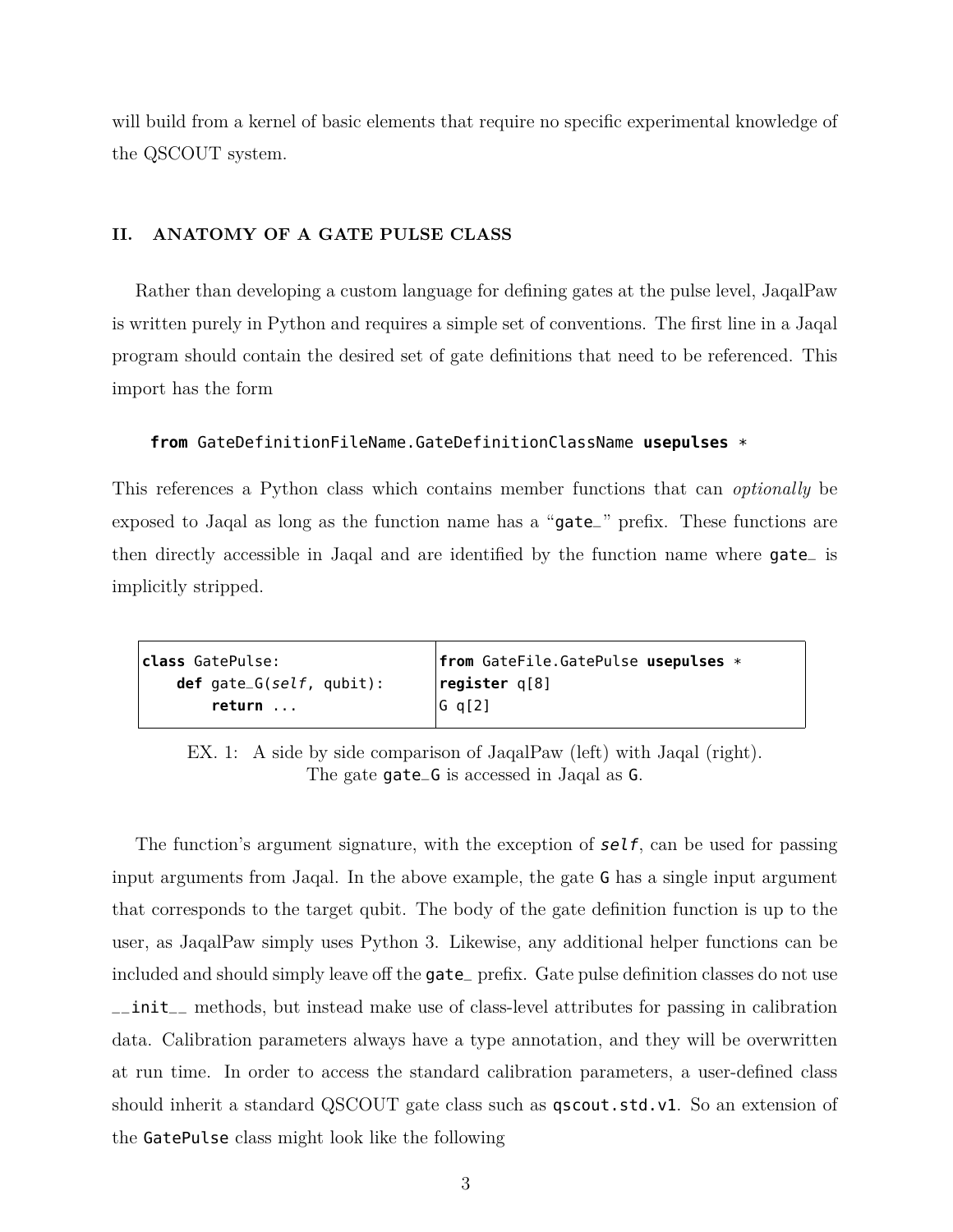```
import numpy as np
import qscout
class GatePulse(qscout.std.v1):
    calibrated_amplitude : float = 45.0
   @staticmethod
   def gauss(amp, sigma, num_points):
        x_{p}oints = np.linspace(-1.0, 1.0, num_points)
        return amp * np.exp(−x_points**2/2/sigma**2)
   def gate_G(self, qubit, phi):
        scaled_amp = self.calibrated_amplitude * phi / np.pi
        amplitude = self.gauss(scaled_amp, .3, 7)
        return [PulseData(...)]
```
EX. 2: A basic gate pulse class. Gate definitions start with gate<sub>and</sub> return a list of PulseData objects. Calibration parameters are class-level variables with type annotations.

This covers essentially all of the conventions used for constructing a simple gate pulse class. The final detail is the return signature of a gate definition. A gate's return signature must *always* be a list, and that list must only contain PulseData objects, even if there is only a single PulseData object in the list.

#### **III. THE PULSE DATA CLASS**

All of the low-level hardware control is exposed through the PulseData class, which is designed specifically to target the custom "Octet" coherent control hardware developed for QSCOUT. This class is effectively a Python dataclass [4], in that it simply carries a set of parameters that are translated directly into a format sent to the coherent control hardware. The full argument signature is shown in Fig. 1, and the purpose and usage of each argument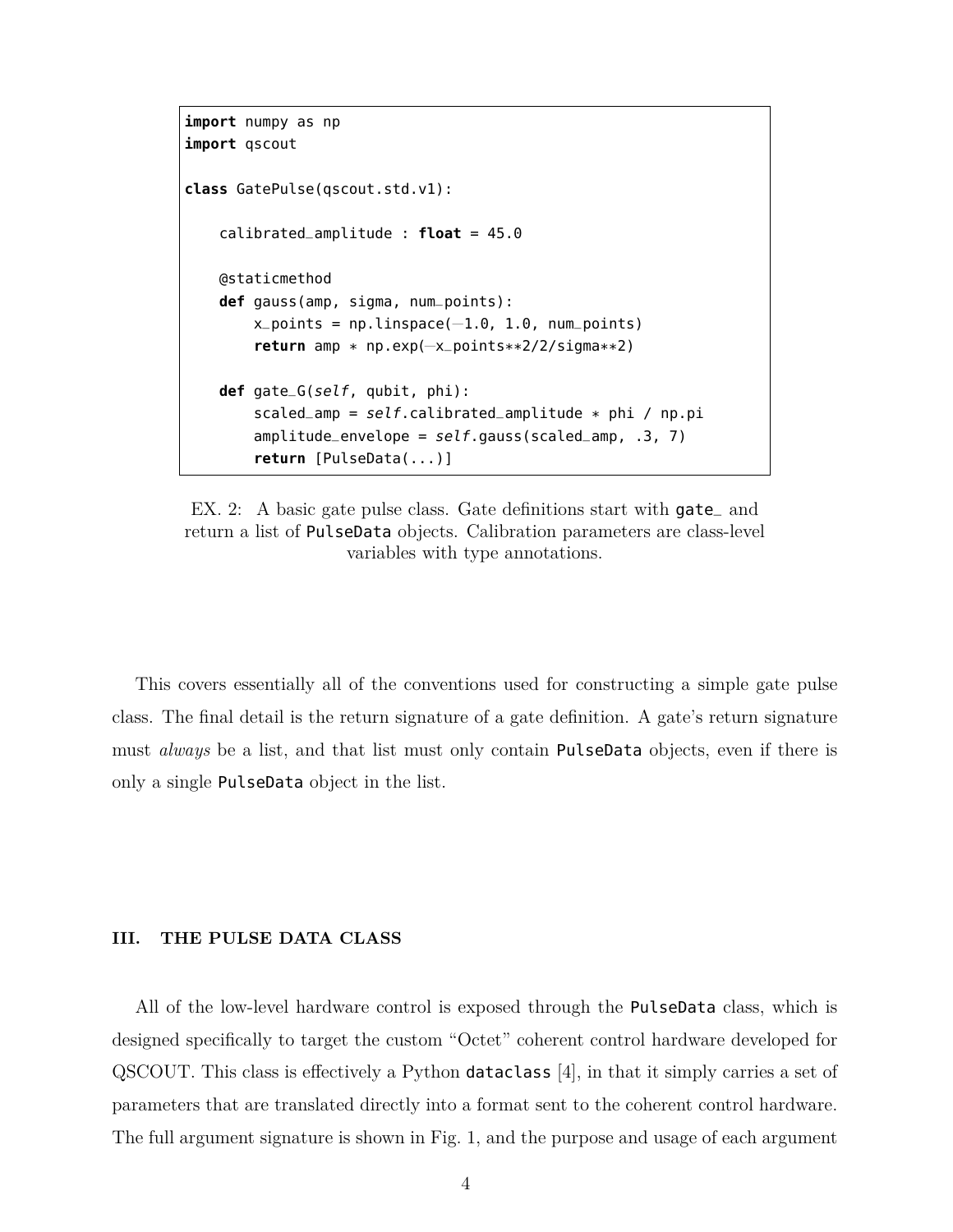will be described in the remainder of this section.

| PulseData(channel,                                     | # output channel                                               |
|--------------------------------------------------------|----------------------------------------------------------------|
| dur,                                                   | # total duration to apply parameters (s)                       |
| freq $\theta$ = $\theta$ ,                             | # tone 0 frequency (Hz)                                        |
| $phase0=0,$                                            | # tone 0 phase (deg.)                                          |
| $amp0=0$ ,                                             | # tone 0 amplitude (arb.)                                      |
| $freq1=0,$                                             | # tone 1 frequency (Hz)                                        |
| $phase1=0,$                                            | # tone 1 phase (deg.)                                          |
| $amp1=0$ ,                                             | # tone 1 amplitude (arb.)                                      |
| $framerot0=0$ ,                                        | # frame 0 virtual rotation (deg.)                              |
| framerot $1=0$ ,                                       | # frame 1 virtual rotation (deg.)                              |
|                                                        | # metadata parameters (XXX_mask indicates per-tone settings)   |
| sync_mask=0b00,                                        | # synchronize phase for current frequency                      |
|                                                        | enable_mask=0b00, # toggle the output enable state             |
|                                                        | $fb$ enable mask=0b00, $#$ enable frequency correction         |
|                                                        | apply_at_end_mask=0b00, # apply frame rotation at end of pulse |
|                                                        | rst_frame_mask=0b00, # reset accumulated frame rotation        |
| $fwd_f$ rame $0_m$ ask= $0b00$ , # forward frame 0     |                                                                |
| fwd_frame1_mask=0b00, # forward frame 1                |                                                                |
| $inv_f$ rame $0_m$ ask= $0b00$ , # invert frame 0 sign |                                                                |
| inv_framel_mask=0b00, # invert frame 1 sign            |                                                                |
| waittrig=False)                                        | # wait for external trigger                                    |

FIG. 1: Full argument signature of PulseData .

PulseData at a bare minimum requires a channel and a duration, in which case the output pulse will effectively be a simple NOP for the given duration since the other parameters default to zero. The remaining parameters can be separated into two categories: basic waveform data such as frequency, phase, and amplitude, and metadata used for controlling specific settings for the pulse. Each PulseData object contains information for two independent tones that are digitally summed before being converted to an output waveform. As opposed to an arbitrary waveform generator, these waveforms are always sinusoidal, but the frequency, phase, and amplitude of the oscillations are specified by the user.

#### **A. Controlling Frequency, Phase, and Amplitude**

The physical units for these inputs are listed in Table I.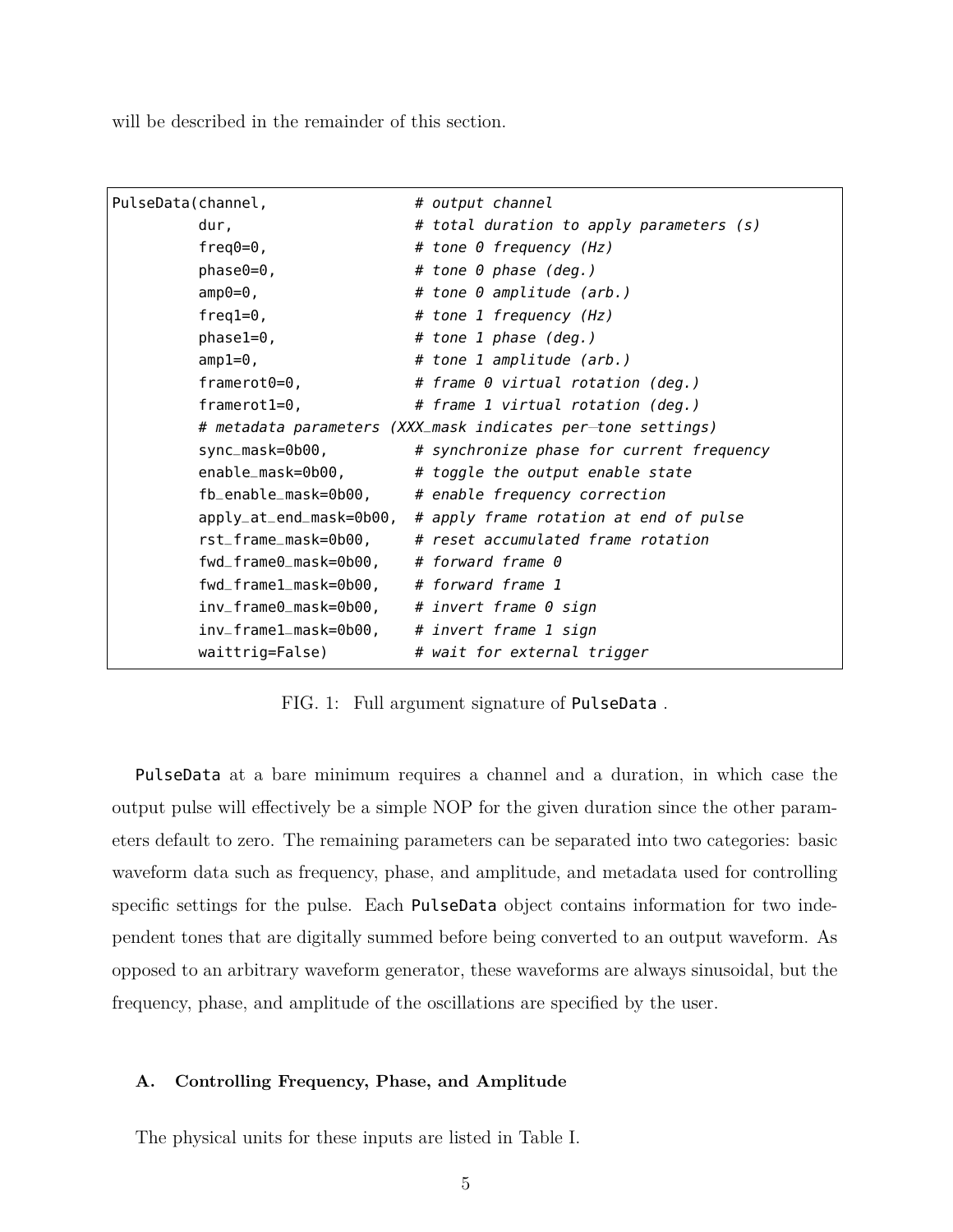| Parameter Units |         | Allowed Range                                   | Resolution        |
|-----------------|---------|-------------------------------------------------|-------------------|
| Time            | S       | $t \in [9.77 \text{ ns}, 2684.35456 \text{ s}]$ | 2.4414 ns         |
| Frequency       | Hz      | $f \in [-409.6\text{MHz}, 409.6\text{MHz}]$     | 745.0581 $\mu$ Hz |
| Phase           | Degrees | $\theta \in [-\infty, \infty]$                  | 3.2742e-10 deg.   |
| Amplitude Arb.  |         | $\overline{\mathbb{R}} \in [-100, 100]$         | $6.1035e-3$       |

TABLE I: The fundamental input units for frequency, phase, and amplitude in PulseData. Note that the phase input is automatically converted modulo 360 such that  $\theta \in [-180^{\circ}, 180^{\circ})$ . Amplitude is specified for a single tone, however the sum of the amplitude for two tones on the same channel must obey this range.

These parameters can be controlled using three basic input types: a constant value, a list of values for discrete modulation, and a tuple of values for spline modulation. For a constant value input, that value is applied for the specified duration of the pulse. A very simple single-tone square pulse can be defined as shown in Ex. 3.

```
def gate_G(self, qubit):
   return [PulseData(qubit, # output channel
                    1.25e−6, # duration (s)
                    freq0=200e6, # frequency (Hz)
                    amp0=50, # amplitude (arb.)
                    phase0=0] # phase (deg.)
```
EX. 3: A simple square pulse is defined in terms of constant parameters.

In Jaqal and JaqalPaw, gates are run back to back without any gaps unless strictly specified by the user. This means that running the following Jaqal code will result in a single square pulse that has 4 times the duration of G.

```
loop 4 {
  G q[2]
}
```
If a gap is desired, this could be implemented as either a separate gap gate with a short duration (e.g. one that returns [PulseData(qubit, 0.25e−6)]), or directly in the gate definition. The back-to-back functionality applies to JaqalPaw in the same way it applies to Jaqal. Namely, returning a list with multiple PulseData objects on the same channel will be run in the order specified. Thus, the following three cases are equivalent<sup>1</sup>:

<sup>&</sup>lt;sup>1</sup> To keep the code concise, only  $amp0$  is defined. freq $0$  has been omitted, but would generally be needed to produce output on the hardware.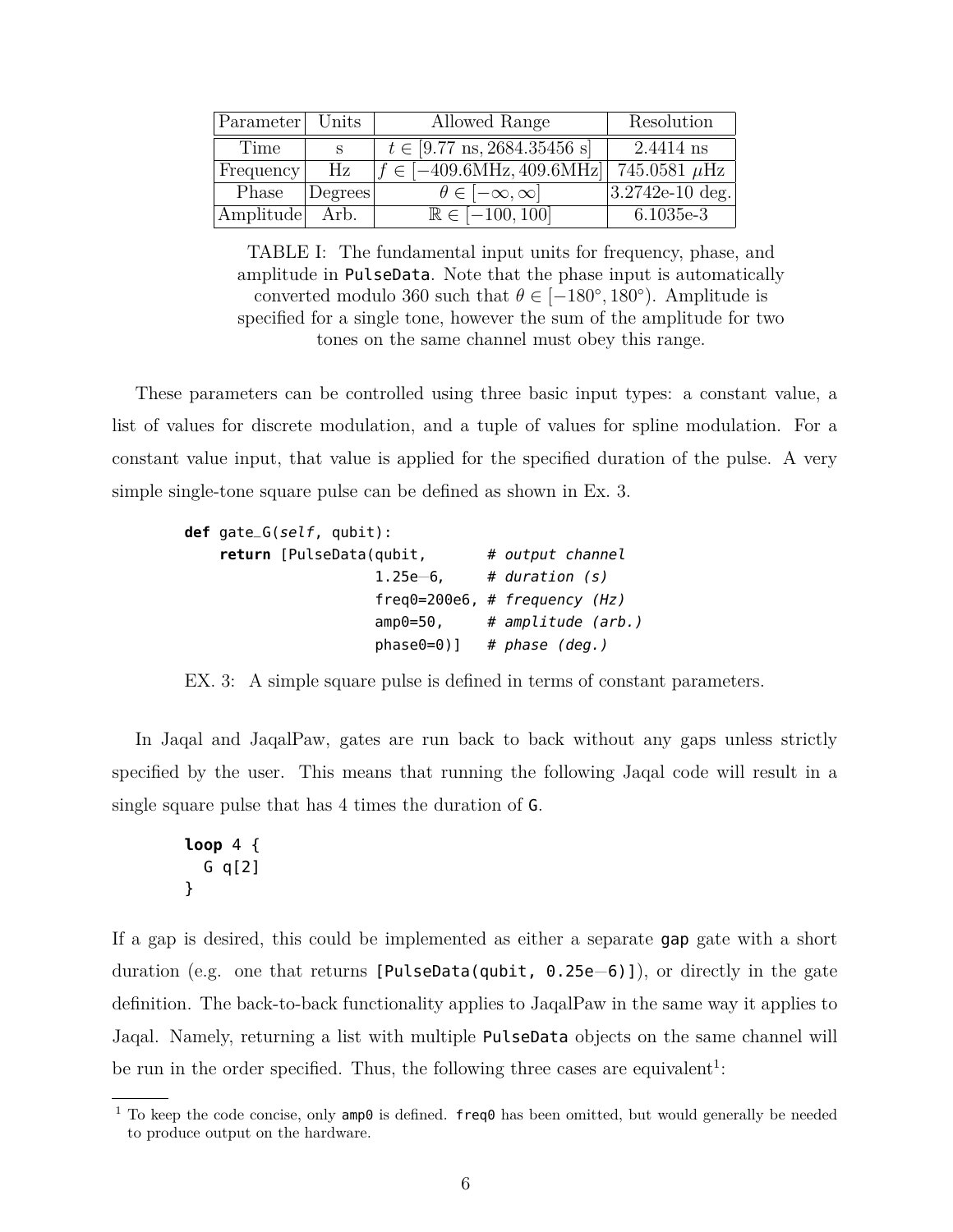| $def$ gate_G(self, qubit):                                                                                                                       | $loop 4 \{$           |
|--------------------------------------------------------------------------------------------------------------------------------------------------|-----------------------|
| return [PulseData(qubit, $1.25e-6$ , amp0=50)]                                                                                                   | G $q[2]$              |
| <b>def</b> gate_gap(self, qubit):                                                                                                                | gap $q[2]$            |
| return $[PulseData(qubit, .25e-6)]$                                                                                                              | ł                     |
| $def$ gate_G_gap(self, qubit):                                                                                                                   | $loop 4 \{$           |
| return $[Pulsebata(qubit, 1.25e-6, amp0=50)$ ,                                                                                                   | $G_{qap}$ q[2]        |
| <b>PulseData</b> (qubit, $0.25e-6$ )]                                                                                                            | ł                     |
| $def$ gate_G_gap_multi(self, qubit, loops):<br>return $[Pulsebata(qubit, 1.25e-6, amp0=50)$ ,<br><b>PulseData</b> (qubit, $0.25e-6$ )] $*$ loops | $G_{qap-multi q[2] 4$ |

EX. 4: Three equivalent ways of chaining pulses together. In these examples, gaps are explicitly added after each pulse.

When a series of discrete updates to a parameter is needed, the input to the parameter is a list of values. Discrete modulations are treated as a series of back-to-back square pulses, where each pulse has the same time,  $t'$ , which evenly subdivides the total duration,  $t$ . In other words, a list with *N* elements comprises *N* pulses each with duration  $t' = t/N$ .



EX. 5: Discrete updates are represented as a list of inputs and are equally distributed across the duration of the pulse.

For continuous modulation via natural cubic splines, the input format simply changes from a list,  $[\ldots]$ , to a tuple,  $(\ldots)$ . The input values are knots of the spline, and are also equally distributed over the duration of the pulse. As opposed to the discrete case, a tuple of *k* knots comprises *k* − 1 sets of spline coefficients used for interpolation, resulting in a duration of  $t' = t/(k-1)$  between knots.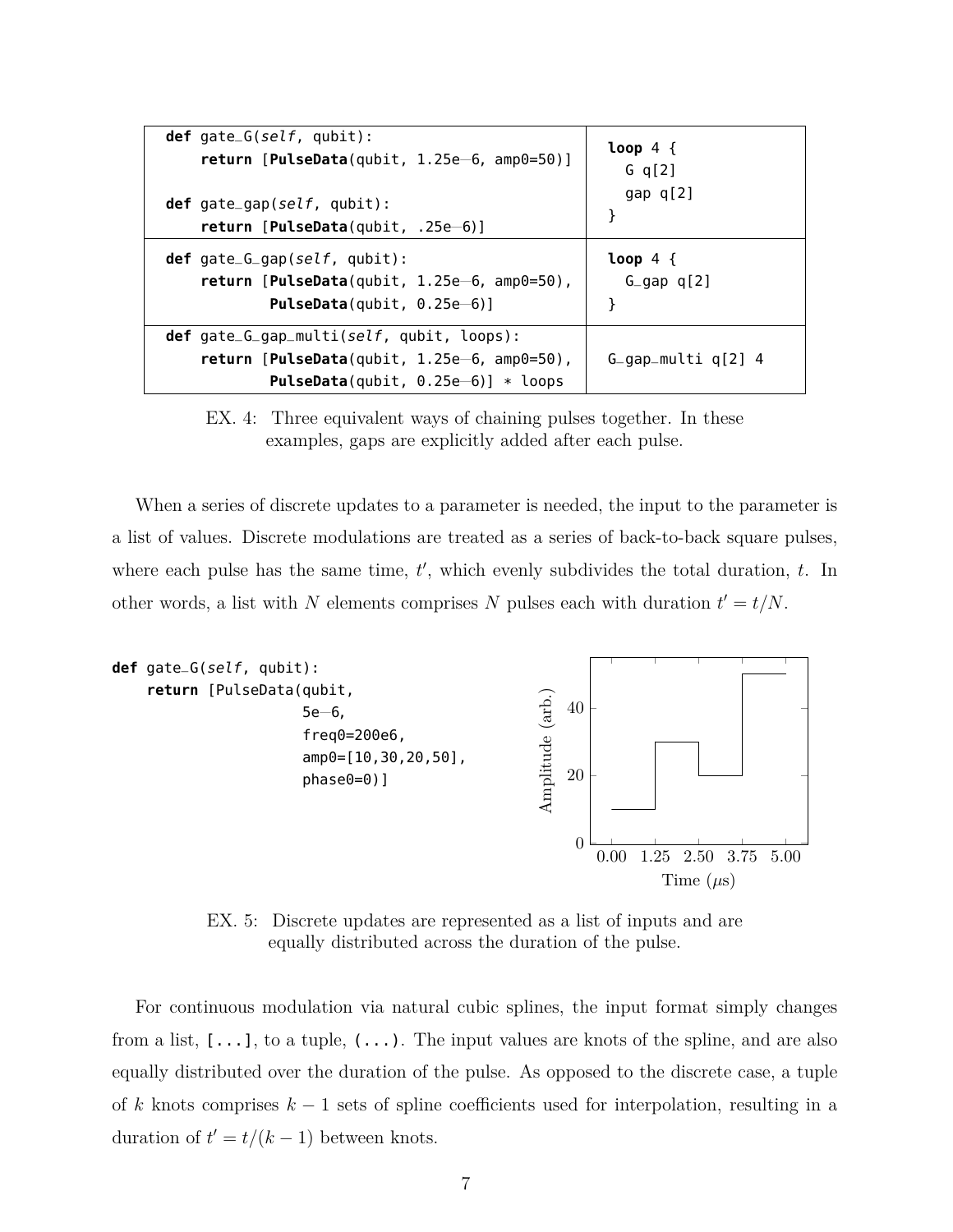

EX. 6: Smooth updates are represented as a tuple.

Multiple parameters can be modulated simultaneously and the length of the list/tuple can differ across all parameters. Asymmetry between the length of different modulation inputs is supported because the rules for equally distributing modulation data over the pulse time are handled separately for each parameter.



EX. 7: Different modulation types can be used across parameters.

Mixed modulation types on a single parameter are not currently supported in the form of a direct parameter input. However, if one needs to combine modulation types on the same parameter, then multiple PulseData objects can be included in the return list to construct piecewise functions. The following example illustrates how one can construct a piecewise function for a pulse, as well as how the natural cubic splines can be used to create linear ramps when only two knots are specified.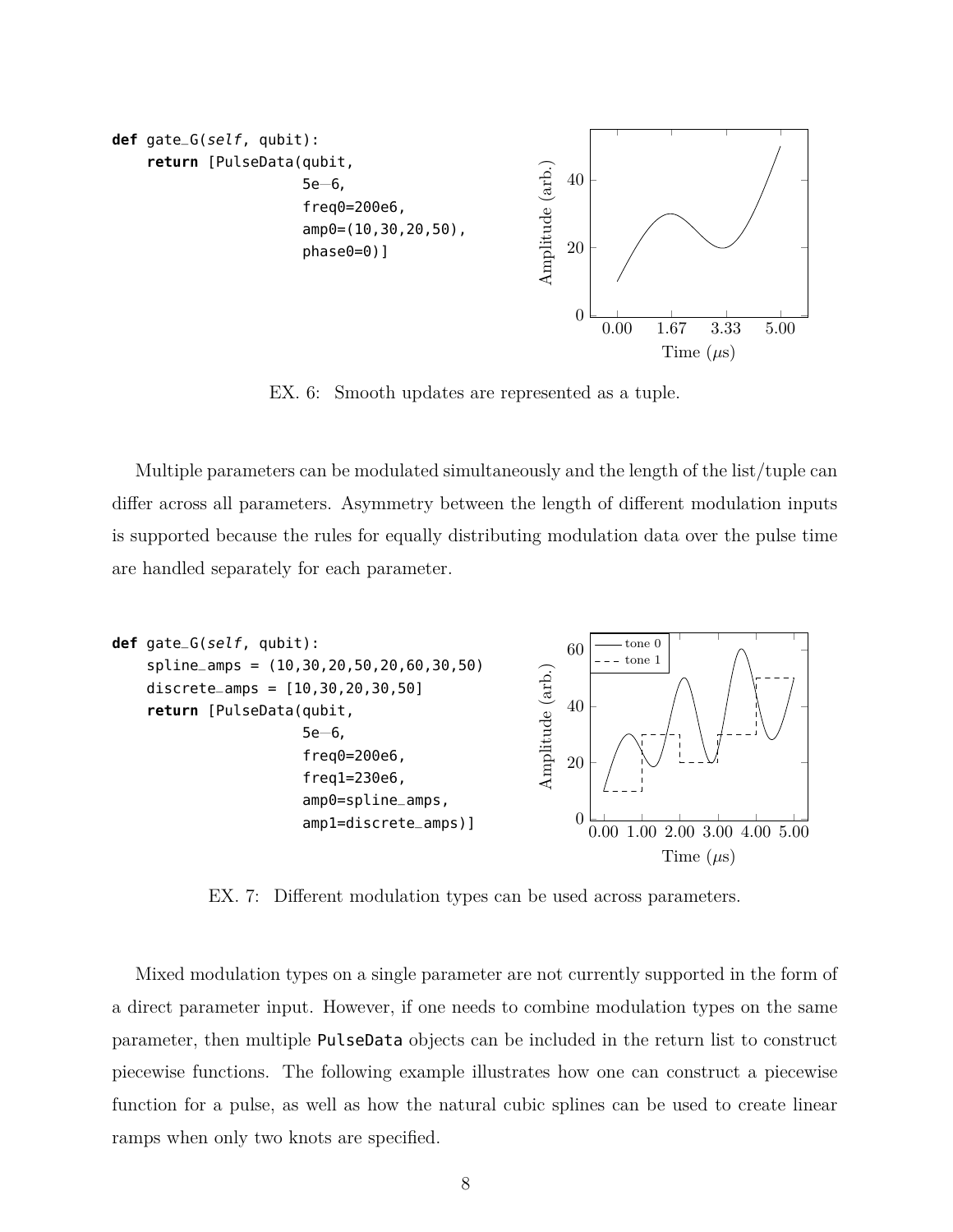

EX. 8: Piecewise functions can be constructed by chaining PulseData objects together.

These parameters will be run in the order received on a per-channel basis. If multiple channels are used, the data from each channel will be executed in parallel. In situations where the total duration on each channel differs, channels will be padded with a NOP pulse at the end to ensure the duration is matched across all channels at run time.



EX. 9: Chaining PulseData objects on different channels results in parallel execution. Differences in cumulative duration will be padded with a NOP pulse.

#### **B. Virtual Rotations**

In many systems, including QSCOUT, the ability to directly drive gates in all dimensions is often challenging, especially for individually addressed qubits. Typically, two rotation axes are accessible, *e.g.*,  $\hat{x}$  and  $\hat{y}$ , in which case  $\hat{z}$  rotations must be handled differently.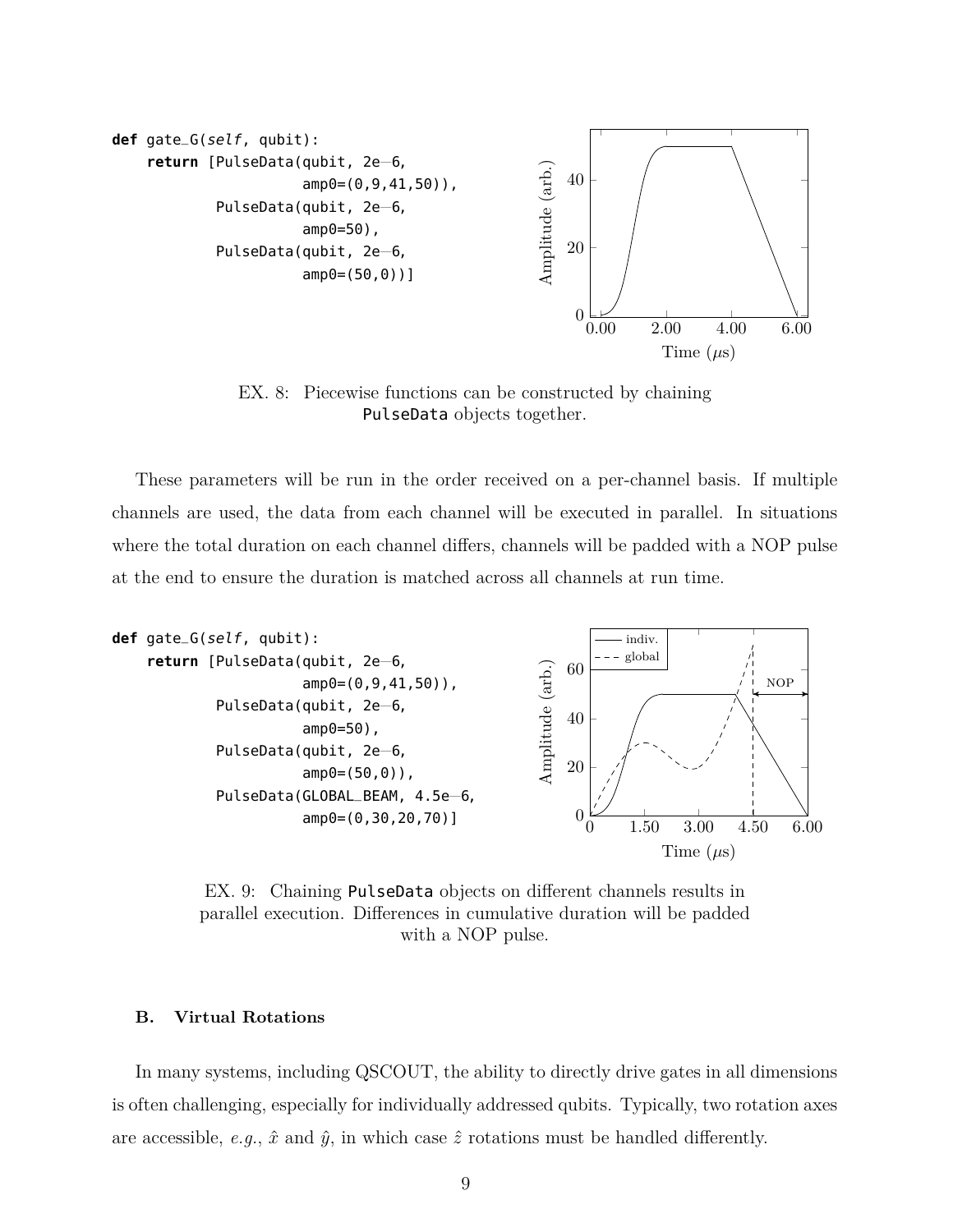One approach is to treat  $\hat{z}$  rotations virtually. This generally involves redefining gates with adjusted phase offsets to account for the accumulated virtual phase. However, the Octet hardware handles virtual rotations at the hardware level. This allows gate definitions to be decoupled from the context dependency associated with virtual rotations.

The nomenclature used by JaqalPaw is "frame rotation", where the frame accumulates the input rotations until explicitly reset. The input arguments to PulseData are framerot0 and framerot1. There is an important distinction between the  $\theta$  and 1 labels, which differ from the tone labels.

Frame rotations are intended to represent a virtual equivalent of a physical gate. Because QSCOUT's gates use Raman transitions, the phase of the gate is determined by the *difference* between the phase of the two Raman tones. Thus for co-propagating<sup>2</sup> gates, where both tones are set on the same channel, the frame rotation must only be applied to a single tone. Two-qubit Mølmer-Sørensen gates often implement the motional sideband frequencies on a single channel, and the other leg of the Raman transition on the GLOBAL\_BEAM channel. The red and blue sideband tones independently form Raman transitions with the global beam. This means that the frame rotation must be applied to both red and blue tones to achieve the proper virtual phase offset.

Other types of gate implementations may have an additional requirement that the virtual phase be inverted. This condition may arise when the absorption and emission paths are swapped. The effective phase of the gate relies on the phase difference between the two tones. This means phase differences phase0=0, phase1=90 and phase0=−90, phase1=0 are essentially equivalent<sup>3</sup>.

To account for all of these situations, the framerot parameters must be *forwarded* to the desired tones, and optionally inverted. This forwarding and inversion can be handled on a per-tone basis, however the frame rotation information is independently tracked on a per-channel basis.

Both the framerot0 and framerot1 inputs can be optionally forwarded to one or both tones. Thus their treatment is slightly different than the other parameters such as  $freq0$  and freq1, which control tones 0 and 1 respectively. framerot1 can be used to track a second

<sup>2</sup> Currently, QSCOUT is only using counter-propagating gates because of experimental requirements. However, co-propagating gates are mentioned here in terms of how one might implement them and some of the design choices that were made in terms of co-propagating gates.

<sup>&</sup>lt;sup>3</sup> The mean phase differs between the two cases, but the beat note at 12.642 GHz formed by the Raman beams will be equivalent between the two cases.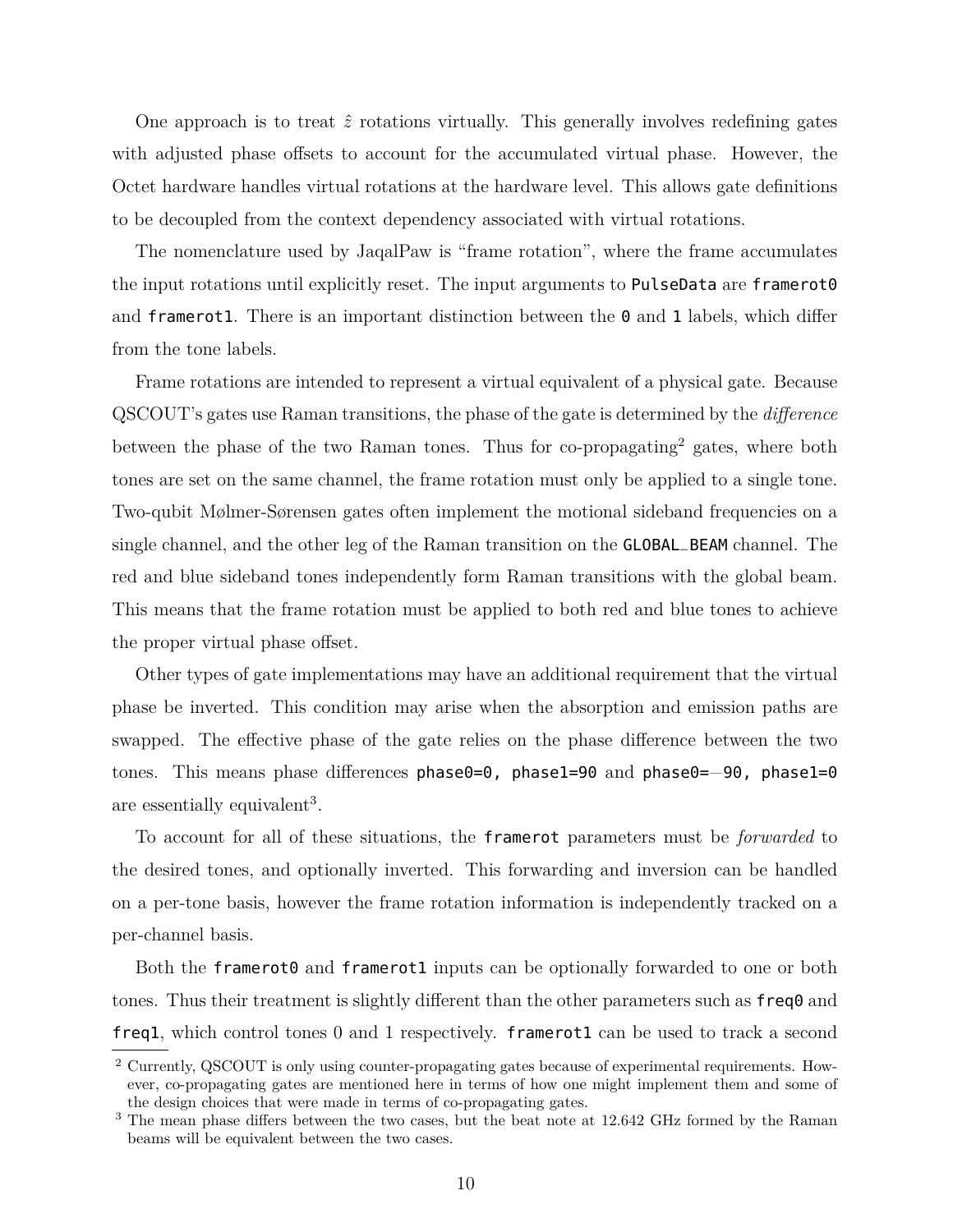frame, such as one associated with a motional mode. However, the hardware is currently limited to tracking two frames per channel, and doesn't impose any requirements about how they are implemented. Rather, the convention used in QSCOUT is that the frame of the qubit spin is tracked in frame0.

Frame rotations obey the same input requirements as the phase inputs listed in table I. However, because the framerot inputs *accumulate* phase, this means that the inputs need to be treated a little bit differently. Each application of a PulseData object with a constant framerot will apply that phase with the beginning of the pulse by default. Discrete modulations also obey the same behavior, consider the following definitions of gate\_G which have the same behavior.



EX. 10: Frame rotation inputs are equivalent to phase, but their values accumulate.

Example 10 only shows the value of the internal frame accumulator. Forwarding the frame accumulator phase to specific tones requires setting metadata inputs in PulseData. The structure of the metadata inputs is discussed in III C and outlined in Table III. In Example 11, frame 0 is incremented by 15 degrees in each call to PulseData, but the the metadata bits in fwd\_frame0\_mask and inv\_frame0\_mask are used to control how the accumulated phase in frame 0 can be inverted and forwarded to the two tones.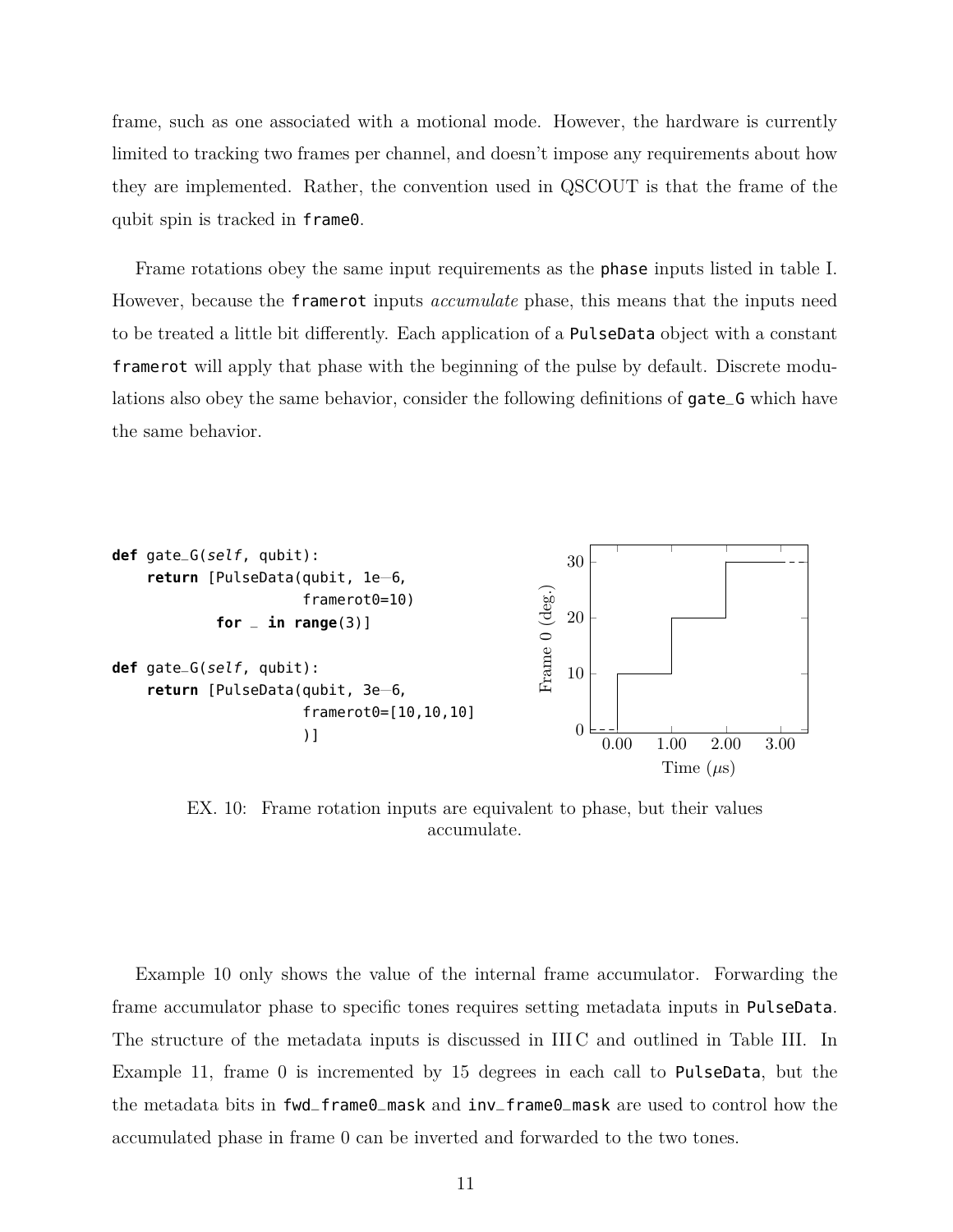

EX. 11: Frames can be optionally applied by forwarding them to one or both tones. Likewise, their sign can be inverted on a per-tone basis.

Note that both frame 0 and frame 1 can be forwarded during the same pulse. However, frame 0 will take precedence if both frames are forwarded to the same tone.

There are a couple more metadata options for frame rotations. Mask settings for these bits are frame specific (frame0 and frame1) and not tone specific (tone0 and tone1). The first option is apply\_at\_end\_mask, which will update the frame for the *next* pulse. This is useful in situations such as accounting for AC Stark effects, where adding a small phase shift in the rotating frame of the qubit after the pulse ends is necessary for global phase synchronization. The second option is rst\_frame\_mask, which will clear the accumulated phase in the frame. rst\_frame\_mask always happens at the beginning of a pulse, so a simultaneous application of rst\_frame\_mask and apply\_at\_end\_mask will clear the frame for the current pulse, and the frame will take on the frame input value with the next pulse.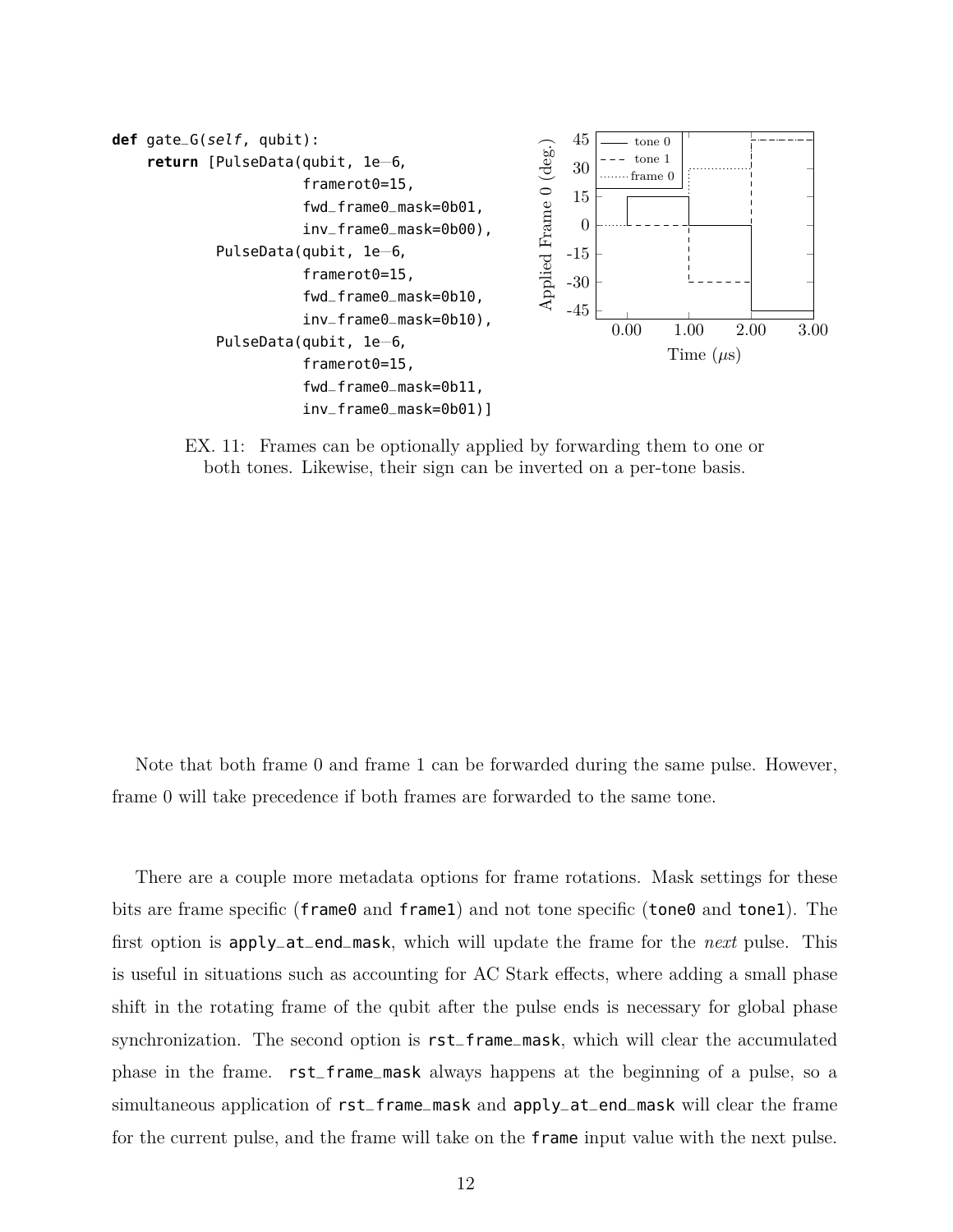

EX. 12: Frame rotations can optionally be applied with the *next* pulse, and the frames can also be reset.

Frame rotations also accept spline inputs. In this case, the **apply\_at\_end\_mask** is ignored, and the spline will effectively start from the initial value of the accumulator and the final value of the spline will be added to the frame accumulator.



EX. 13: Frame rotations support spline inputs. Only the final value of the spline is added to the accumulator.

While this might not seem immediately useful, accounting for AC Stark shifts via splines offers certain advantages. For example, the frequency offset associated with an AC Stark shift as a function of pulse amplitude can be represented as the integral of the pulse shape and normalized to the total phase offset from the resulting Stark shift. The benefits in this case are twofold:

• Time-dependent frequency variations are automatically accounted for via the timedependent phase, allowing one to more closely match resonance conditions during the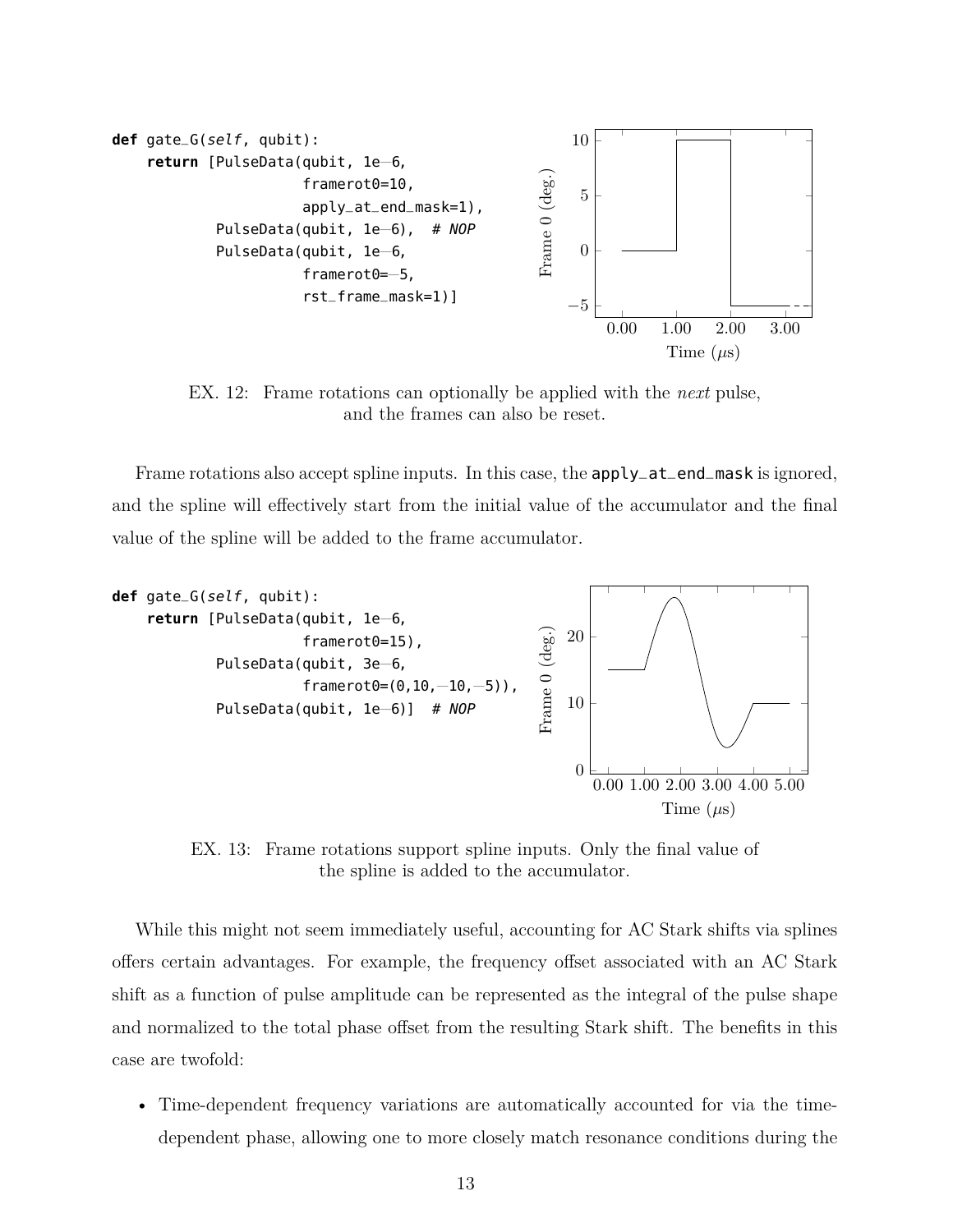entire pulse.

• Using frequencies in the natural (unshifted) frame of the qubit greatly simplifies the use of the global synchronization capabilities of the Octet.

#### **C. Metadata**

Each PulseData object contains a number of entries designed to control certain operations or state associated with the pulse. The list of metadata parameters is shown in Table II. All metadata parameters are listed for the sake of completeness, but users should beware of using certain inputs. Parameters that should generally be avoided are enable\_mask and waittrig. enable\_mask will change the default output state to off, resulting in a zero output. waittrig is used for handshaking with other control hardware to ensure that sequences run after other experimental processes have reached the correct state.

| Parameter                    |                      | Type Default     | Description                             |
|------------------------------|----------------------|------------------|-----------------------------------------|
| sync_mask                    | int                  | 0 <sub>b00</sub> | Synchronize phase for current frequency |
| enable_mask                  | int                  | 0 <sub>b00</sub> | Toggle the output enable state          |
| fb_enable_mask               | $\int$               | 0 <sub>b00</sub> | Enable frequency correction             |
| fwd_frame0_mask              | int                  | 0 <sub>b00</sub> | Forward frame 0                         |
| $fwd\_frame1\_mask$          | int                  | 0 <sub>b00</sub> | Forward frame 1                         |
| $inv_{-}$ frame $0_{-}$ mask | $\operatorname{int}$ | 0 <sub>b00</sub> | Invert frame 0 sign                     |
| inv_frame1_mask              | int                  | 0 <sub>b00</sub> | Invert frame 1 sign                     |
| apply_at_end_mask            | int                  | 0 <sub>b00</sub> | Apply frame rotation at end of pulse    |
| rst_frame_mask               | int                  | 0 <sub>b00</sub> | Reset accumulated frame rotation        |
| waittrig                     | bool                 | False            | Wait for external trigger               |

TABLE II: Metadata inputs for PulseData objects. All inputs ending in \_mask range from 0-3 and follow a bitwise convention shown in table III. The format 0b11 is Python notation for a base 2 integer, which in this case corresponds to a decimal value of 3.

Metadata inputs ending with \_mask take in tone-specific boolean values in the form of an integer. This integer input is meant to be interpreted as a binary bit mask that is True if the bit is 1, and False if the bit is 0. The least significant bit (LSB) corresponds to tone 0, and the most significant bit (MSB) corresponds to tone 1.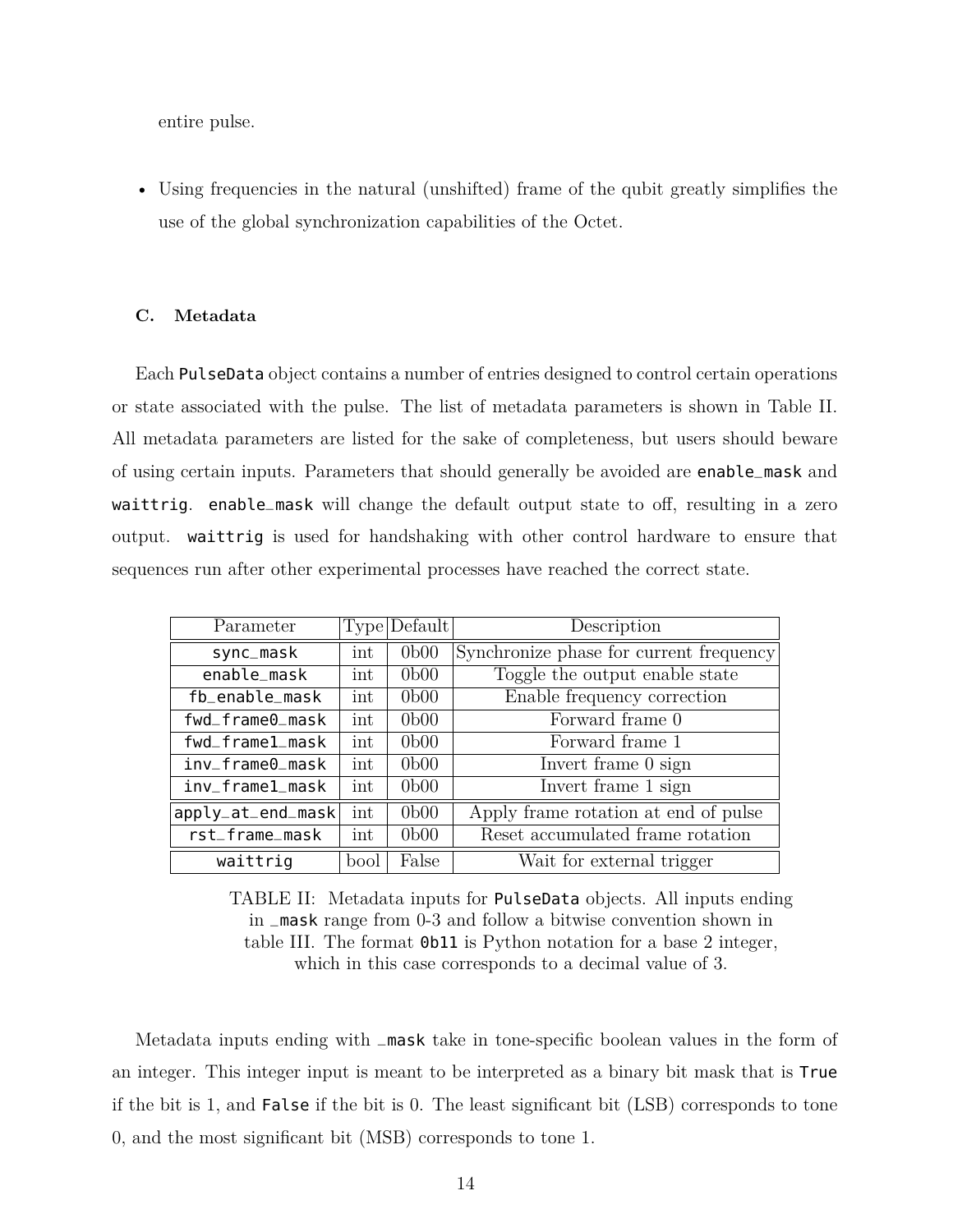|                  | $Input   \text{Tone } 1   \text{Tone } 0  $ |  |
|------------------|---------------------------------------------|--|
| 0 <sub>b00</sub> |                                             |  |
| 0 <sub>b01</sub> |                                             |  |
| 0 <sub>b10</sub> |                                             |  |
| 0 <sub>b11</sub> |                                             |  |

TABLE III: Convention used for bitmask enables. The least significant bit (LSB) controls tone 0, the most significant bit (MSB) controls tone 1. The same convention is used for rst\_frame\_mask and apply\_at\_end\_mask, however the bits apply to frame 0 and frame 1 for the LSB and MSB respectively.

Most of the metadata is specific to frame rotations, covered in section III B. This leaves two of the most critical metadata entries, sync\_mask and fb\_enable\_mask. Improper application of these inputs, or lack thereof, can lead to unexpected behavior. As such, these two features have been given dedicated sections.

#### **IV. FREQUENCY FEEDBACK**

The frequency stabilization techniques used are detailed in the QSCOUT manual. A quick summary of this aspect of the system will be provided for completeness. The Raman transitions used for gates in QSCOUT are driven by a pulsed laser. This laser generates a frequency comb in which the comb teeth are separated by  $\approx 120$  MHz. In order to drive the qubit transition, one can make use of a harmonic of the comb that approximately bridges the  $\approx$ 12.642 GHz transition frequency. For 120 MHz, this is roughly the 105<sup>th</sup> harmonic, where  $105 \times 120 \text{ MHz} = 12.6 \text{ GHz}$ . This leaves a  $\approx 42 \text{ MHz}$  offset from resonance, which can easily be accounted for with an acousto-optic modulator (AOM).

The frequencies of the two tones applied for a gate must bridge this leftover 42 MHz frequency difference<sup>4</sup>. However, the pulsed laser used does not have active stabilization of the cavity length. Thermal variation will cause the cavity length to drift, affecting the pulse repetition rate and thus the spacing of the frequency comb. This "breathing" of the frequency comb requires that we actively correct for the resulting frequency offset between

<sup>&</sup>lt;sup>4</sup> In the actual QSCOUT platform, the numbers are slightly different and the resulting offset is closer to 28 MHz, but should be referenced from calibration data.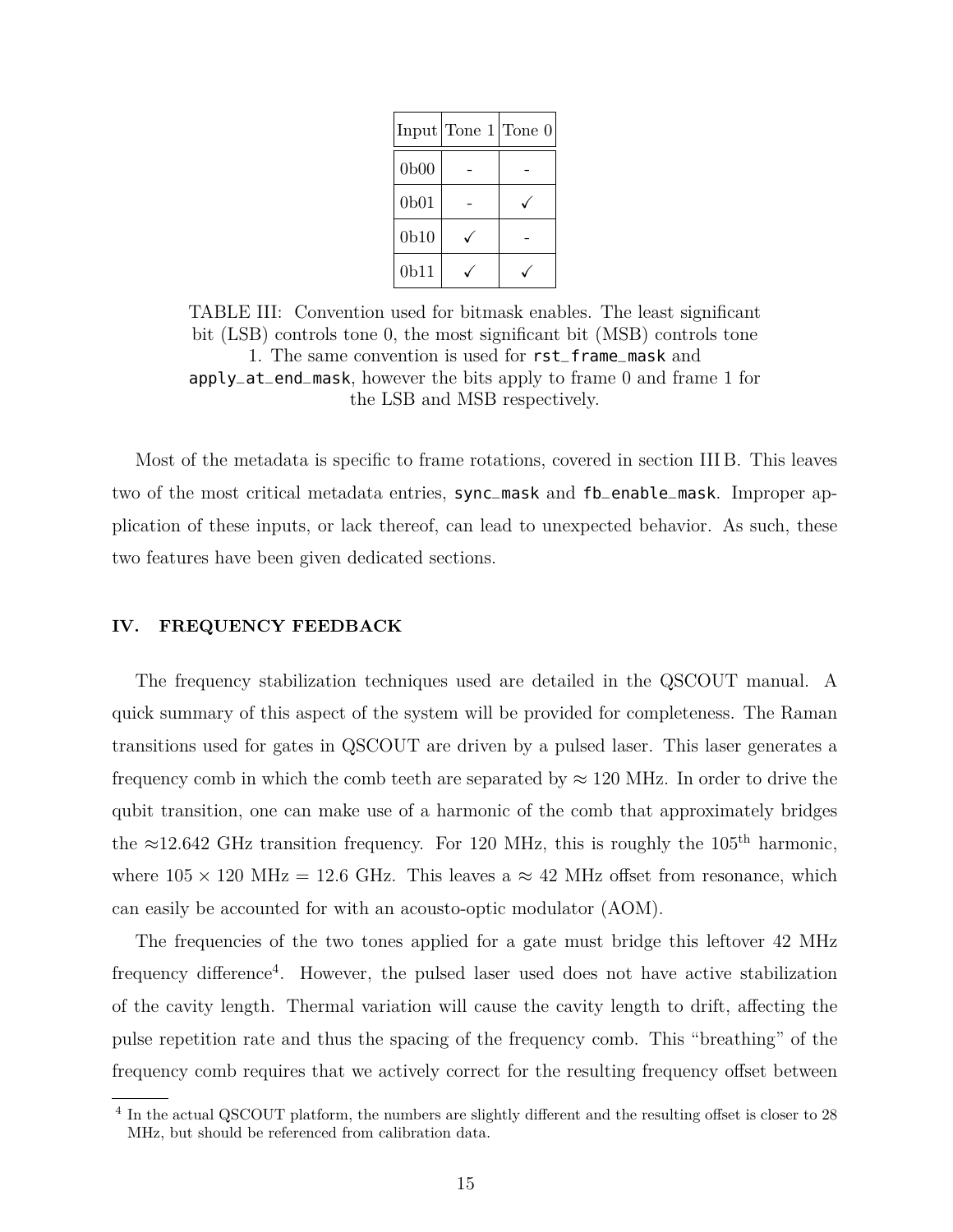the two comb teeth needed to achieve resonance. The variation in this repetition rate is constantly tracked, and we translate this variation into the correct frequency offset which is then forwarded to an output tone.

This frequency feedforward scheme is robust against the level of drift we normally encounter, and we've been able to yield coherence times exceeding 10 s [1]. However, it only works if we offset a *single* tone in the Raman transition. In principle, we could add equal and opposite corrections to each tone, with half the total correction being applied. But the sign must differ between the two cases and poses additional challenges based on the configuration of the tones. This correction needs to be properly scaled to account for the total frequency variation at the particular harmonic to which we lock. While we can apply the correction to either tone, this results in a sign change to the scaling factor.

The settings for the harmonic scaling and their sign are currently not reconfigurable between gates. Rather, we've chosen a particular sign convention where the tone which is higher in frequency—in the case of the example numbers given above, this would be 42 MHz higher—should have fb\_enable\_mask set high. The following code demonstrates how co-propagating and counter-propagating gates might implement the feedback enable.

```
def gate_G_coprop(self, qubit):
    return [PulseData(qubit, 1e−6, freq0=200e6,
                                        freq1=242e6, fb_enable_mask=0b10)]
def gate_G_counterprop(self, qubit):
   return [PulseData(qubit, 1e−6, freq0=200e6, fb_enable_mask=0b00),
           PulseData(GLOBAL_BEAM, 1e−6, freq0=242e6, fb_enable_mask=0b01)]
```
#### **V. GLOBAL PHASE SYNCHRONIZATION**

One of the most critical aspects of implementing a proper gate is ensuring that the phase of the gate is set correctly with respect to the qubit $(s)$ . In many cases, the frequencies associated with a gate are subject to change. For example, a two-qubit gate needs to address motional sidebands of the qubit transition, and certain gates may implement frequency modulation. However, each hardware channel is equipped with only two custom direct digital synthesizer (DDS) modules for the two output tones. Phase is continuous at the boundary where a frequency update occurs, as shown in Fig. 2. The implication is that the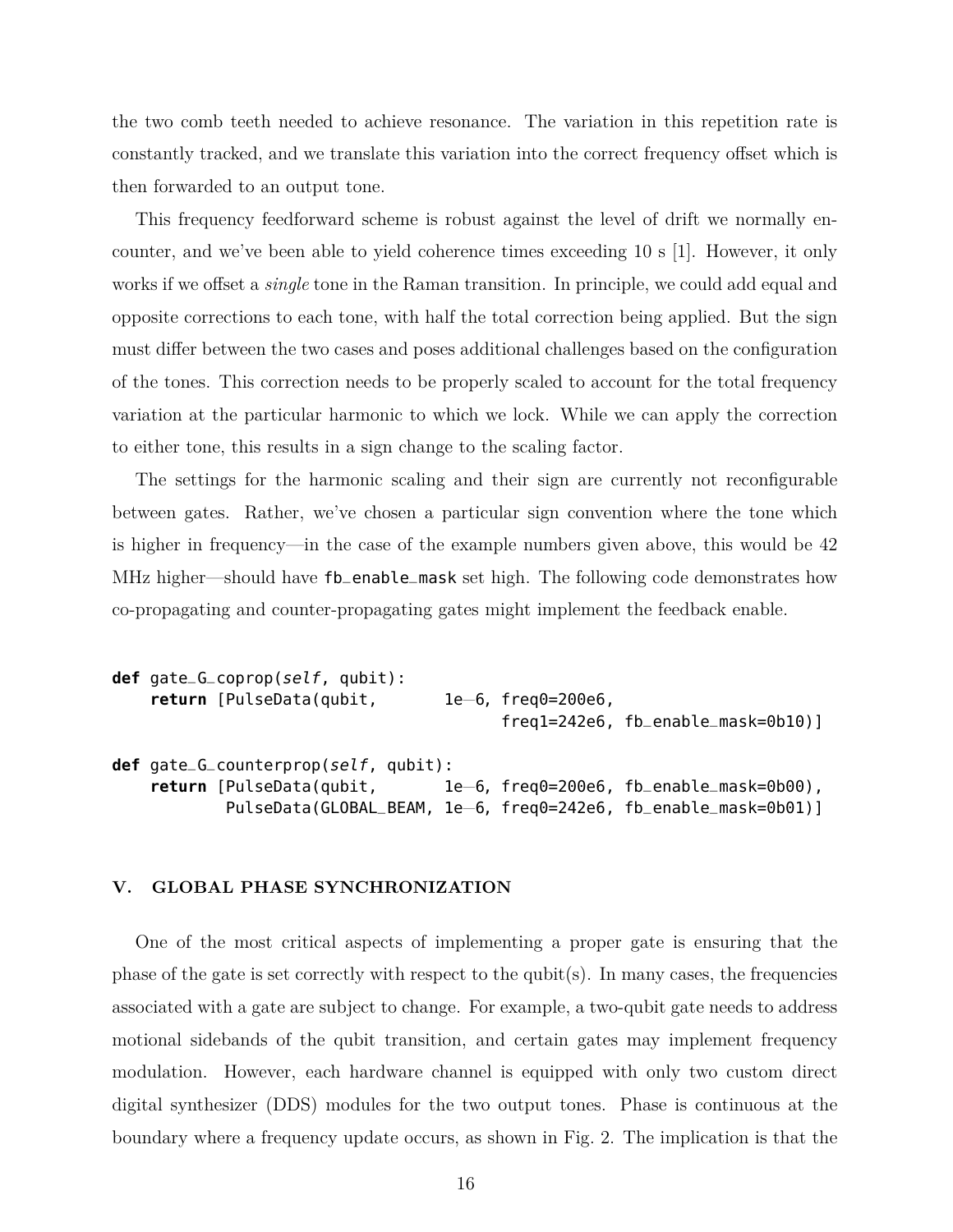

FIG. 2: Waveform output after a change in frequency. The phase is continuous at the boundary where the update occurs.

phase is generally arbitrary for the new frequency.

The absolute phase of the rf output is irrelevant from the perspective of a qubit initialized to an energy eigenstate. However, the first gate applied to an initialized qubit sets the phase from which all subsequent gates need to be referenced during a circuit. Thus a free-running synthesizer at a fixed frequency on resonance with the qubit transition can easily perform single-qubit gates about different axes by adjusting their phase relative to some initial value. If the frequency is temporarily changed in order to perform another operation, then returning to the original frequency will typically result in a phase offset from the original waveform as shown in Fig. 3.

The resulting phase depends on the value of the other frequency and the duration for which it was applied. While the phase offset can be easily calculated to determine a correction for returning to the original phase at the original frequency, this requires a lot of phase bookkeeping and is strongly context dependent. The Octet hardware handles phase bookkeeping automatically via a modification to the standard DDS design.

A global counter shared by all output tones is constantly being multiplied by the DDS modules input frequency word. This produces a global phase,  $\Phi = \omega t$ , where  $\omega$  is the input frequency, and the time, *t*, is the value of the the global counter. The frequency input to the DDS is delayed to match the latency of the multiplication stage such that the global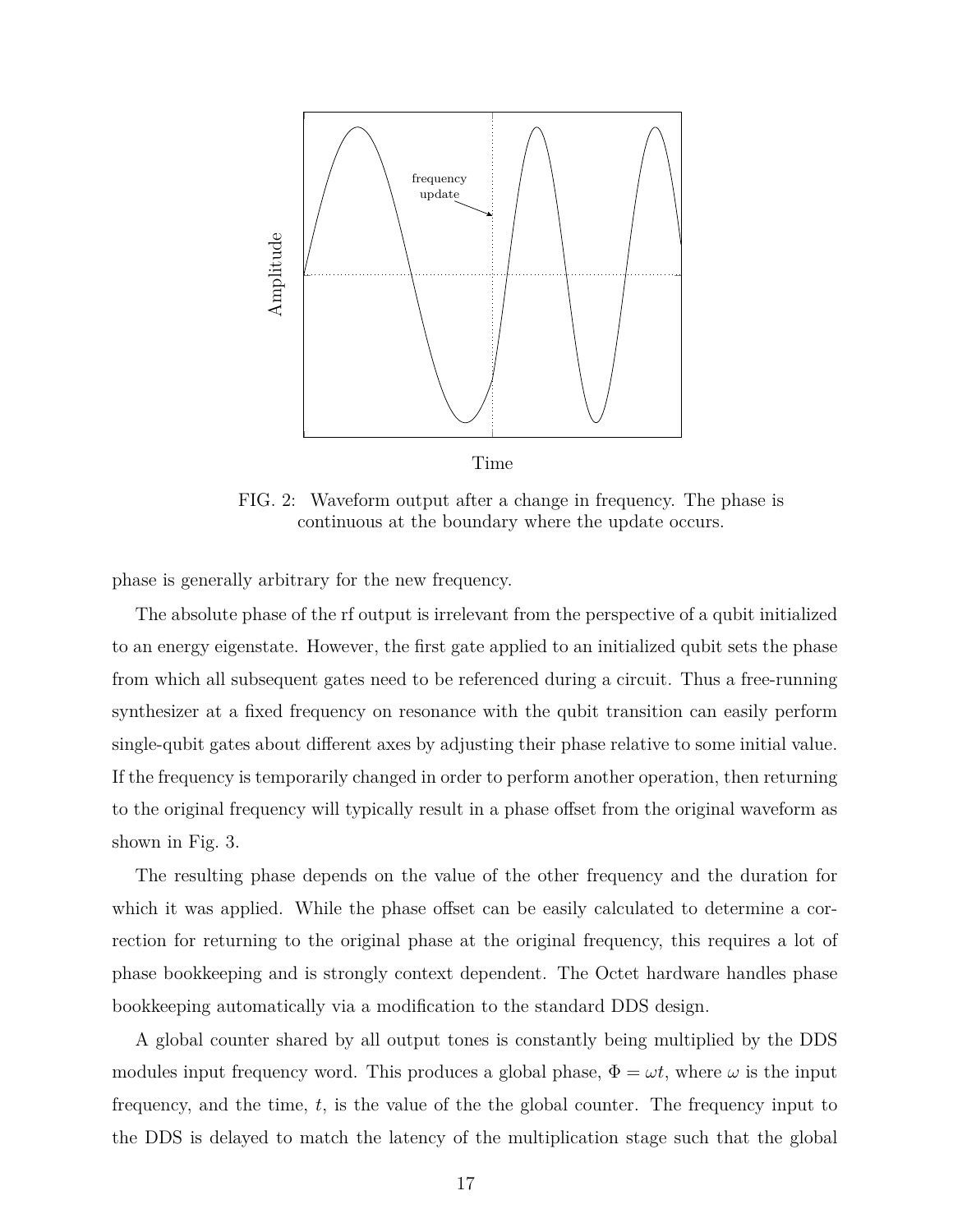

FIG. 3: Waveform output after changing frequency and subsequently returning to the original frequency at a later time. The final phase is not aligned to the that of the original waveform.

phase tracks with the input frequency. By setting sync\_mask high for a particular tone in a PulseData object will send a single trigger at the beginning of the pulse. This trigger will overwrite the DDS phase accumulator with the global phase, Φ. The resulting behavior is equivalent to the second frequency update in Fig. 4.

It is worth noting that this mechanism functions the same, regardless of the other settings. In other words, synchronization is not affected by other metadata such as fb\_enable\_mask or settings on the other tone. Synchronization only depends on the frequency at the start of the pulse<sup>5</sup>.

#### **A. Synchronization Caveats**

Gates that require higher-order frequency and phase relationships might require some extra consideration. For example, the Mølmer-Sørensen gate requires that the red and blue

 $5$  For frequency modulation, the synchronization step is applied with the beginning of the first element in the modulation list or tuple.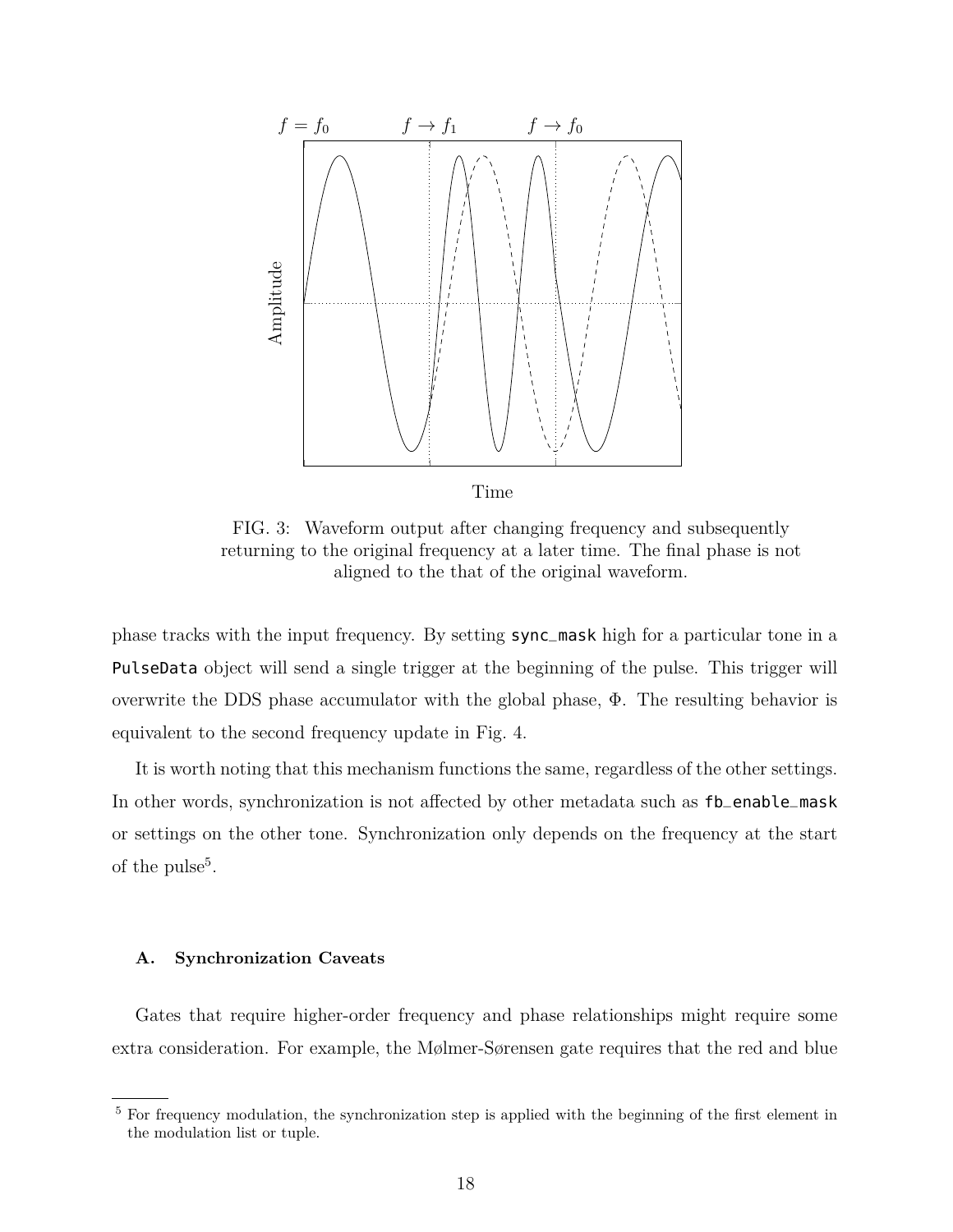

FIG. 4: Waveform output after a change in frequency, followed by a return to the original frequency with a synchronization call applied. In this case, the waveform experiences a discontinuous phase jump when returning to the original frequency *and* phase.

sideband frequencies obey the relationship

$$
f_r + f_b = 2f_{qubit} \tag{1}
$$

where

$$
f_r \equiv f_{qubit} - f_{\rm SB} \tag{2}
$$

$$
f_b \equiv f_{qubit} + f_{\text{SB}}.\tag{3}
$$

(4)

This condition maps equivalently onto phase such that

$$
\phi_r + \phi_b = 2\phi_{qubit}.\tag{5}
$$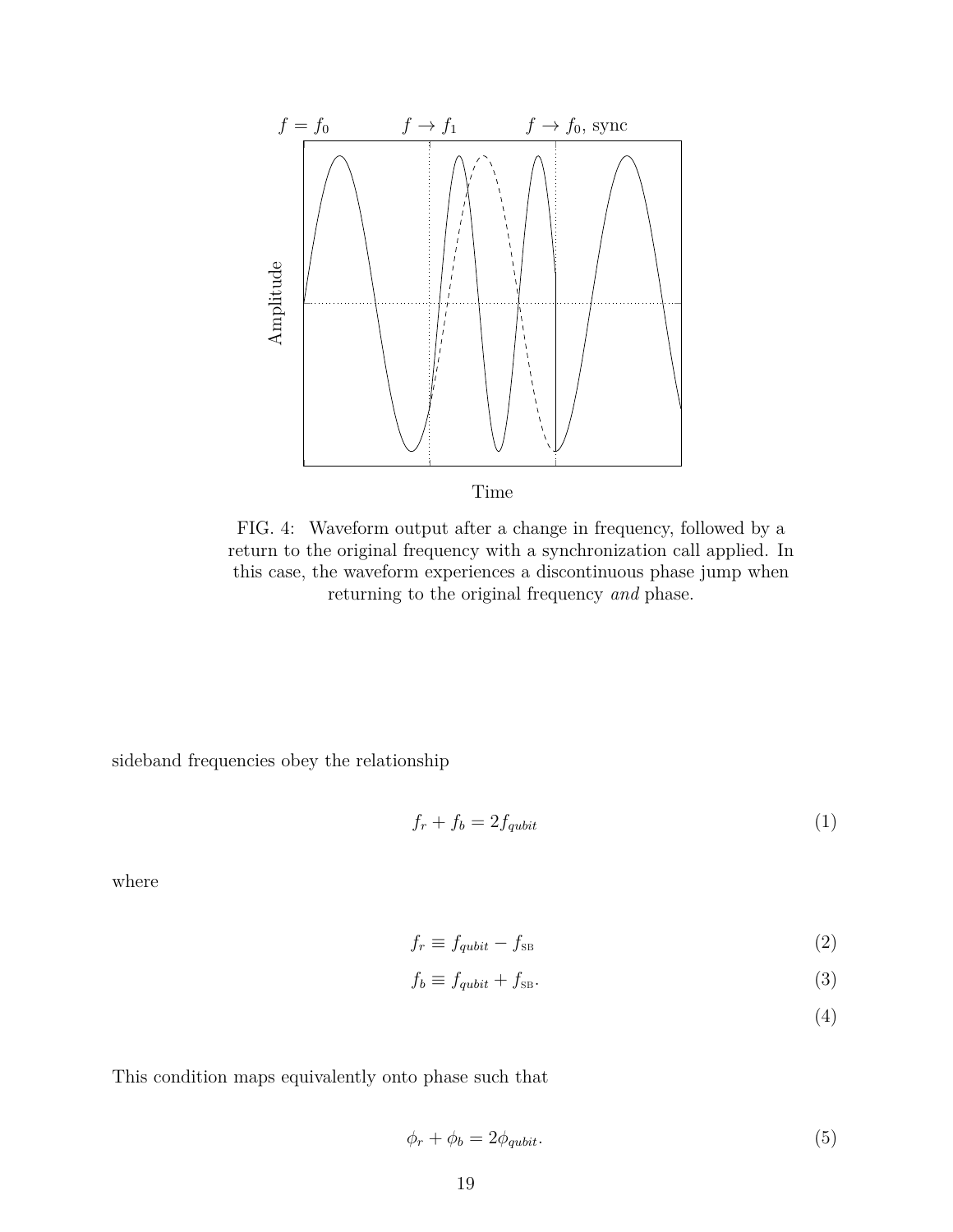Because frequencies are digitized before being sent to hardware, rounding effects can result in a small difference in the final frequencies such that

$$
F_r + F_b \neq 2F_{qubit},\tag{6}
$$

where *F* indicates the frequency word in the digital domain. This phase relationship is difficult to predict from the vantage point of the compiler. It is up to the user to ensure that the desired frequency relationships match in the digital domain to ensure proper phase relationships between tones.

These rounding errors typically contribute a 0 or 1 bit difference from the desired result, potentially adding a frequency offset of  $\approx 745 \mu$ Hz. While this may seem negligible, it's important to understand that the global counter is generally set to zero when the hardware is powered on. In some cases, the counter may be accumulating for weeks or months. The global phase error between  $F_{qubit}$  and  $F_{qubit} + F_{eps}$  is given by  $\delta \phi = F_{eps} t_{global}$ , which can be quite substantial when *tglobal >>* 0.

Helper functions are provided to simplify the calculations. For synchronization purposes, discretize\_frequency can be imported from jaqalpaw.utilities.helper\_functions. Similar functions discretize\_amplitude and discretize\_phase are also provided and can be imported from the same path. The usage for discretize\_frequency is shown in Ex. 14 and involves converting frequencies to the digital domain before calculating their frequency relationships.

In this case, the resonant qubit frequency is discretized, as well as the desired sideband frequency, prior to the red and blue sideband frequency calculations. The frequency inputs in the PulseData call take rsb\_freq and bsb\_freq, which have been calculated using discretized frequencies. Note that the discretization effects need only be taken into account for the relevant leg of the Raman transition, which in this case is given by self.aom\_center\_frequency + self.effective\_qubit\_splitting.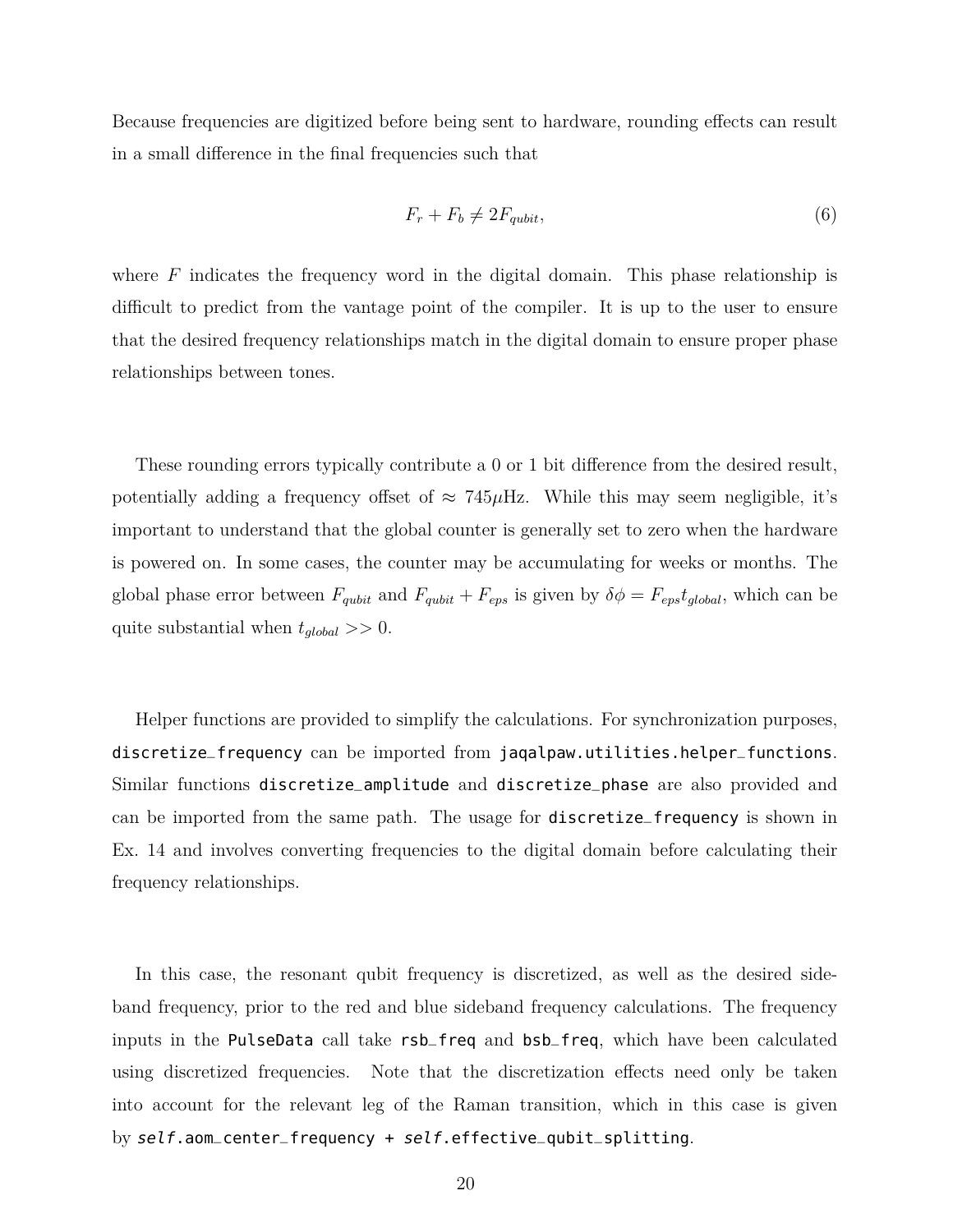```
from jaqalpaw.utilities.helper_functions import discretize_frequency
class GatePulse:
    aom_center_frequency: float = 200e6
    effective_qubit_splitting: float = 28.123e6
    motional_mode_frequencies: float = [2.5e6,
                                        2.42e6,
                                        2.38e6,
                                        ...]
    amplitude_scaling: float = [.97,
                                .96,
                                .95,
                                ...]
def gate_G(self, qubit1, qubit2):
    global_aom_frequency = (self.aom_center_frequency +
                            self.effective_qubit_splitting)
    individual\_aom_frequency = self.aom_center_frequency
    sb_freq = discretize_frequency(motional_mode_frequencies[0])
    qubit_freq = discretize_frequency(global_aom_frequency)
    rsb_freq = qubit_freq - sb_freqbsb_freq = qubit_freq + sb_freq
    return [PulseData(GLOBAL_BEAM, 100e−6,
                      freq0=rsb_freq,
                      freq1=bsb_freq,
                      fb_enable_mask=0b11,
                      sync_mask=0b11),
            PulseData(qubit1, 100e−6,
                      freq0=individual_aom_frequency
                      sync_mask=0b01),
            PulseData(qubit1, 100e−6,
                      freq0=individual_aom_frequency
                      sync_mask=0b01),
                      ]
```
EX. 14: A basic gate pulse class.

[1] S. M. Clark, D. Lobser, M. Revelle, C. G. Yale, D. Bossert, A. D. Burch, M. N. Chow, C. W. Hogle, M. Ivory, J. Pehr, B. Salzbrenner, D. Stick, W. Sweatt, J. M. Wilson, E. Winrow, and